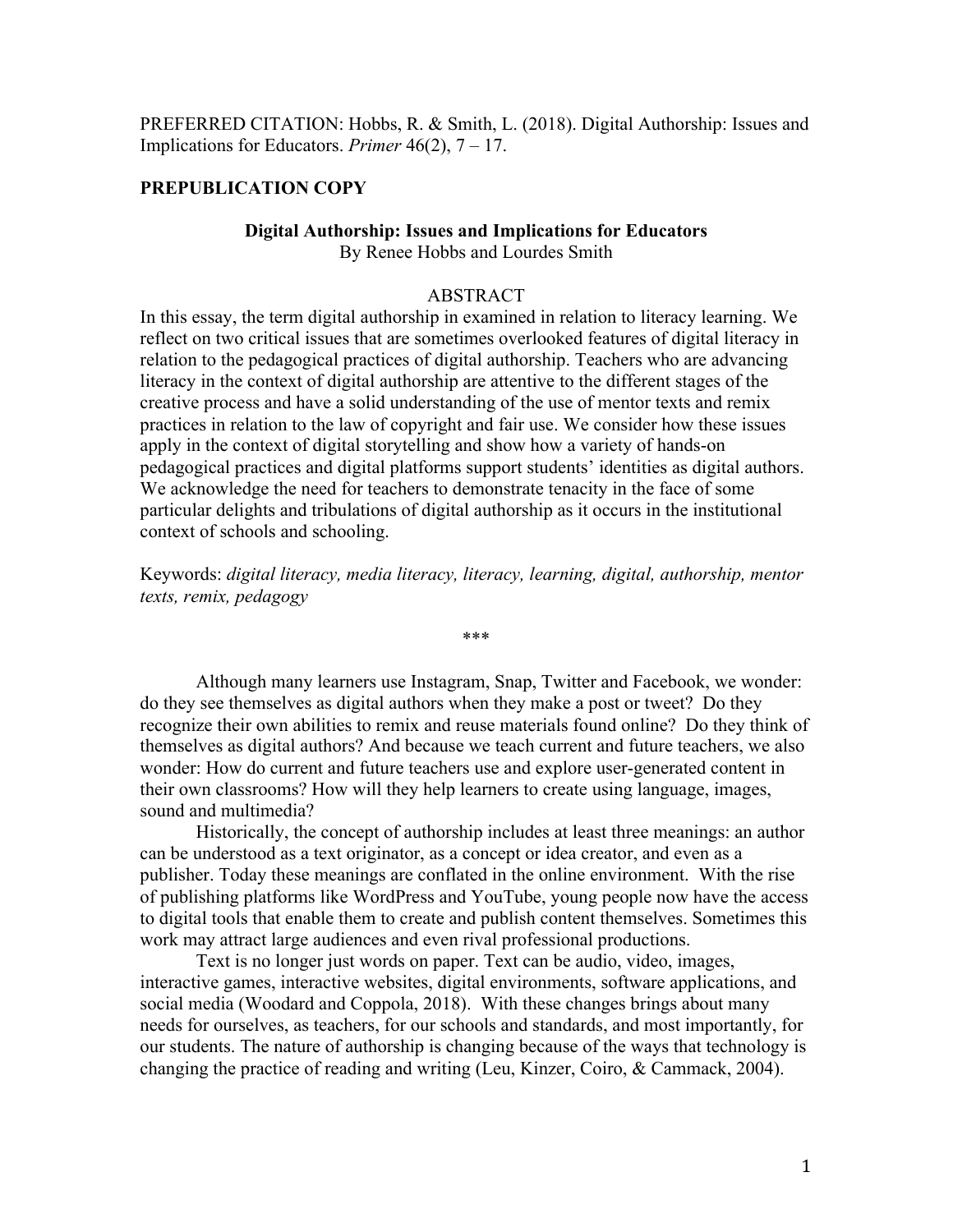Digital authorship can also be understood as an extension of community arts practice, where the creative process of constructing media creates high levels of engagement that lead to personal and social empowerment (Cruz and Thornham, 2015). Ito et al (2007) documented the many informal learning contexts in which young people are creating media in ways that support interest-driven learning. For these reasons, it's no surprise that many middle-school and high school students aspire to become YouTubers when they grow up!

Recent shifts in education have heightened the importance of digital materials, digital literacies, and technology use in the classroom. The Common Core State Standards (CCSS), the College and Career Readiness skills, and specific English Language Arts (ELA) Writing Anchor Standards all address the need for students to use technology to produce and publish writing while also interacting and collaborating with others. Typically, these practices enable learners to gain experience gathering information using multiple print and digital sources and then integrating these ideas into their writing. By offering students a way to research, analyze, and create products and materials on subjects and topics they find authentic and interesting, engagement is increased and learners retain more information and increase their comprehension and understanding (Corio, Castek, & Quinn, 2016).

The International Society for Technology in Education updated their student standards that are designed to demonstrate the roles students need to practice within the classroom (ISTE 2016). Included in the standards are specific criteria and abilities students should have in order to become successful in the 21<sup>st</sup> century. These include the student becoming competent with the roles of being empowered learners, digital citizens, innovative designers, creative communicators, global collaborators, knowledge constructors, and computational thinkers (ISTE, 2016). Typically, these practices are defined in relationship to students as designers who identify and solve problems, practice communications skills, and express themselves clearly for a variety of purposes. Of course, educators and students must also be aware of the assortment of digital platforms, tools, styles, formats and types of digital media available to them. As students learn to use these digital tools to broaden their viewpoints, they increase their understandings by collaborating with others both locally and worldwide.

Both of these frameworks and educational standards reflect at least the beginning of understanding the ever-changing aspects of literacy development and literacy instruction, Although writing teachers have long embraced digital authorship as a dimension of composition (Hicks and Turner, 2013) and the concept of multimodality has become more well-understood in the context of literary learning (citation needed), the concept of participatory culture has dominated the academic discourse on digital media and learning. Some scholars have framed user behavior in online spaces in ways that privilege the out-of-school and largely social dimensions of communication but sometimes overlook both the connection to academic school content as well as the creativity, risk-taking, and careful attention to strategy and design that digital authorship entails.

In this essay, we reflect on two critical issues that seem to us to be important but sometimes overlooked features of digital literacy in relation to the pedagogical practices of digital authorship. Teachers who are advancing literacy in the context of digital authorship: (1) are attentive to the different stages of the creative process and (2) have a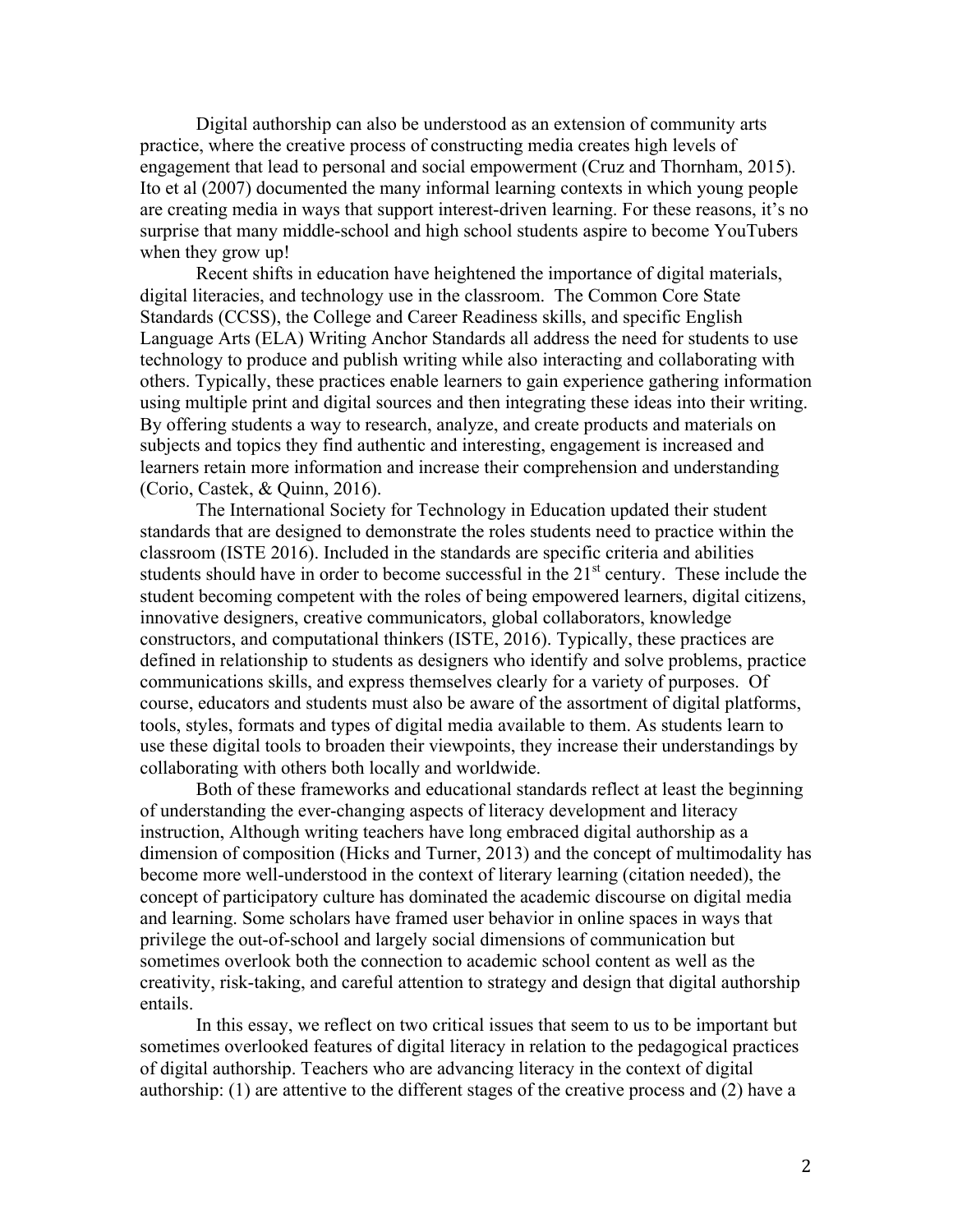solid understanding of the use of mentor texts and remix practices in relation to the law of copyright and fair use. We consider how these issues apply in the context of digital storytelling and show how a variety of hands-on pedagogical practices and digital platforms support students' identities as digital authors. We acknowledge the need for teachers to demonstrate tenacity in the face of some particular delights and tribulations of digital authorship as it occurs in the institutional context of schools and schooling. But before exploring these issues, we first address the use of the term digital authorship in relation to literacy learning.

#### **Why Digital Authorship?**

The term *digital authorshi*p is a concept that is used to describe the knowledge and competencies required to engage in the practice of creating media in a wide variety of forms as a way to learn. It incorporates both critical and creative processes and is combined with systematic reflection on the ethical, social and civic responsibilities of authorship (Hobbs, 2017).

The root word of authorship is the same as in the words authority and the concepts have been profoundly linked since antiquity. In ancient Rome, the terms *auctoritas* was used to describe people (both men and women) who possessed social power. The root word, *augeo*- means to augment or enrich. Literary theorists have noted that although storytelling and reporting are as old as time, the concept of the author is a modern figure, emerging from the Middle Ages and developing during the Enlightenment as people "discovered the prestige of the individual" through the publication of written expression (Barthes, 1978, 142–43). Thus, authors have social power and authority by virtue of taking risks to express themselves and communicate to a public audience.

Today, we have all become public communicators as we participate in digital culture. Developing and extending her work in media literacy education, Hobbs (2017) develops the argument that making media is a pedagogical practice that advances digital authorship. In *Create to Learn* (2017), Hobbs identifies nine different digital forms of expression and communication that can be productively used by learners to create and share meaning: blogs and websites, digital audio and podcasting, images, infogaphics and data visualizations, vlogs and screencasts, video production, animation, remix production and social media.

With its focus on creating real-world media messages for authentic audiences, the term digital authorship is aligned with but slightly broader than the term *digital writing*, which is generally defined "as compositions created with, and oftentimes for reading or viewing on, a computer or other device that is connected to the Internet" (DeVoss, Eiman-Aadahl, & Hicks, 2010, 7). Digital writing pedagogies are often collaborative and multimodal but they generally center on written language. Digital authorship may involve writing but it's also possible that a composition may be fully nonverbal, as in the use of images or animation. Digital authorship also includes the creation of media forms that are expressive and performative, as with vlogs and screencasts. While digital writing embraces its disciplinary roots in writing and rhetoric, digital authorship approaches the practice of media creation from the professional practice of public communication.

The term digital authorship is aligned with but not synonymous with *digital literacy*, which is defined as an expanded conceptualization of literacy that is responsive to the ongoing changes in information and communication technologies that are part of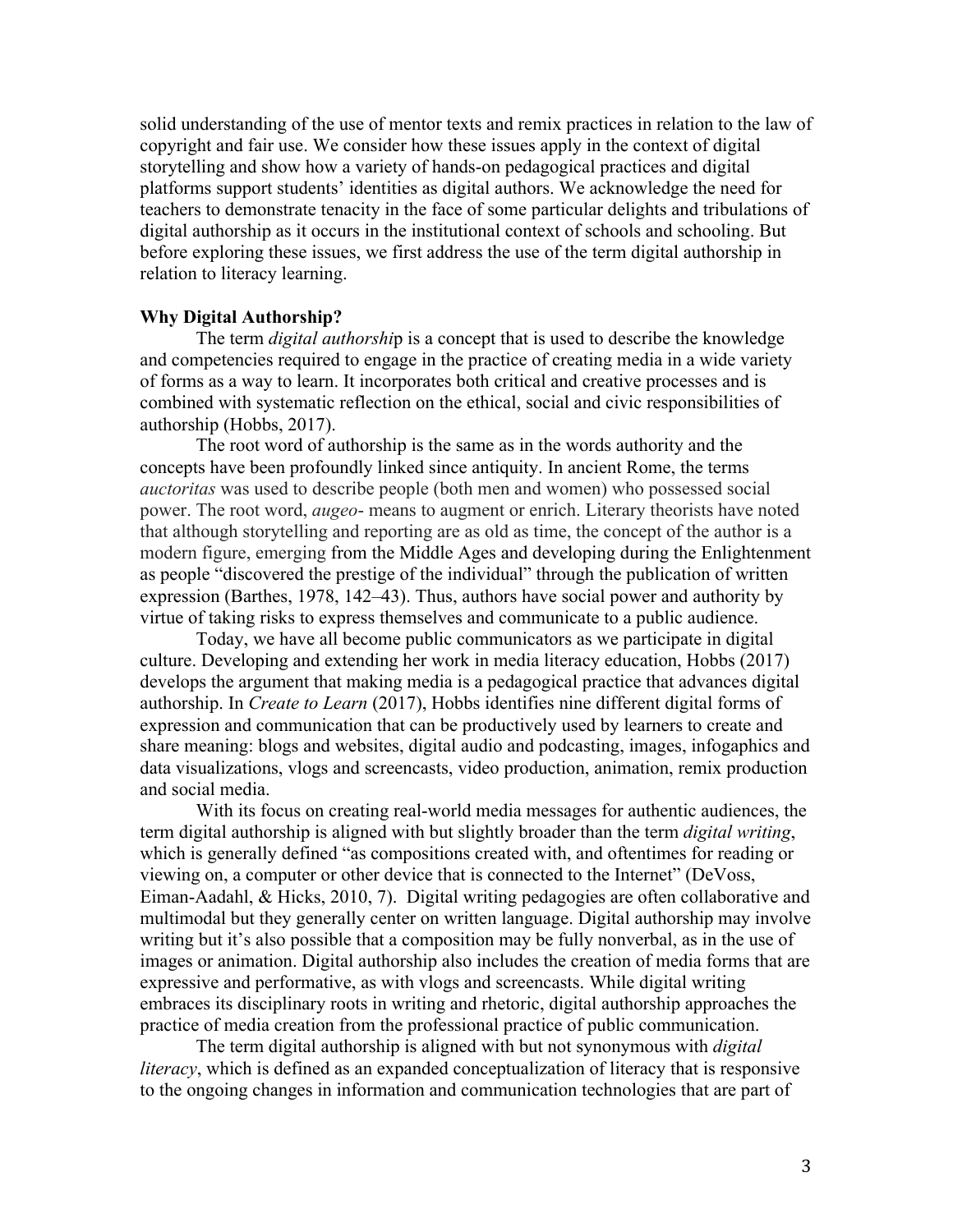everyday life (Hobbs and Coiro, 2018). Digital literacy involves a set of literacy competencies connected to reading, critical analysis and authorship situated in a classroom culture of teaching practices that value, model, scaffold, and facilitate aspects of inquiry, analysis, collaboration, creation, reflection, and social action (Hobbs and Coiro, 2018). By drawing from a multidisciplinary theoretical lineage in education, communication, social sciences, and the humanities, digital literacy help educators develop the skills, competencies and habits of mind that enable them and their students to use digital media texts, tools, and technologies for inquiry learning.

When using digital media in the classroom for reading and writing, teachers and students can sometimes become overly focused on tool use. Teachers may seek use Google Classroom, Flipgrid or Google Docs as a result of curiosity as well as school administrator or social pressure. As teacher educators, we have encountered many teachers want to use digital tools and platforms but who lack a good understanding of why it matters to their personal and professional lives. While the use of digital tools is important, it is the motivations, instructional processes and dispositions cultivated by digital learning that that should receive the most attention.

Digital authorship facilitates a deep understanding of the creative process and it also enables significant opportunities for collaboration. Many technologies and platforms are conducive to collaboration and enable learners to gain different perspectives to support creativity. Hicks (2009) notes the need for a change of mindset from a focus on the sole author to an appreciation for the full potential of collaboration. After all, creativity does not occur in a vacuum. As we are a product of the environment and the life we lead, so are our ideas and how we come up with new and inventive designs, products, and processes. When we have experiences, partake in new tasks, and come across problems or puzzles, our background knowledge and new understandings can lead to creativity. In the classroom we provide projects and tasks for students to complete in order to learn and create. The instruction and time we offer our students allow for the possibility of creativity to ensue and flourish. As part of this process we create for scaffolding opportunities for digital writers we must consider the stages allotted for creativity.

Finally, digital authorship also explores the ethics of representation in relation to social power. An author shapes reality through representation. When students create media, they must consider the complex power relationship that exists between themselves as authors, the subject they depict in their creative work, and the audience who receives the message. For example, when a young learner selects an unflattering photo of a parent for use in a digital storytelling activity, issues of representation arise. Why was that photo used? How will the parent respond to this particular choice? Explicit discussion of the power of the author to shape perceptions of reality helps support students as digital authors and allows them to have a voice about what is important to them while providing a vehicle for empowerment, social responsibility and critical inquiry. For these reasons, digital authorship emphasizes media creation as a pedagogy for learning where the creation of digital content is a "creative and collaborative process that involves experimentation and risk-taking" (Hobbs, 2016, 63).

## **The Creative Process Matters**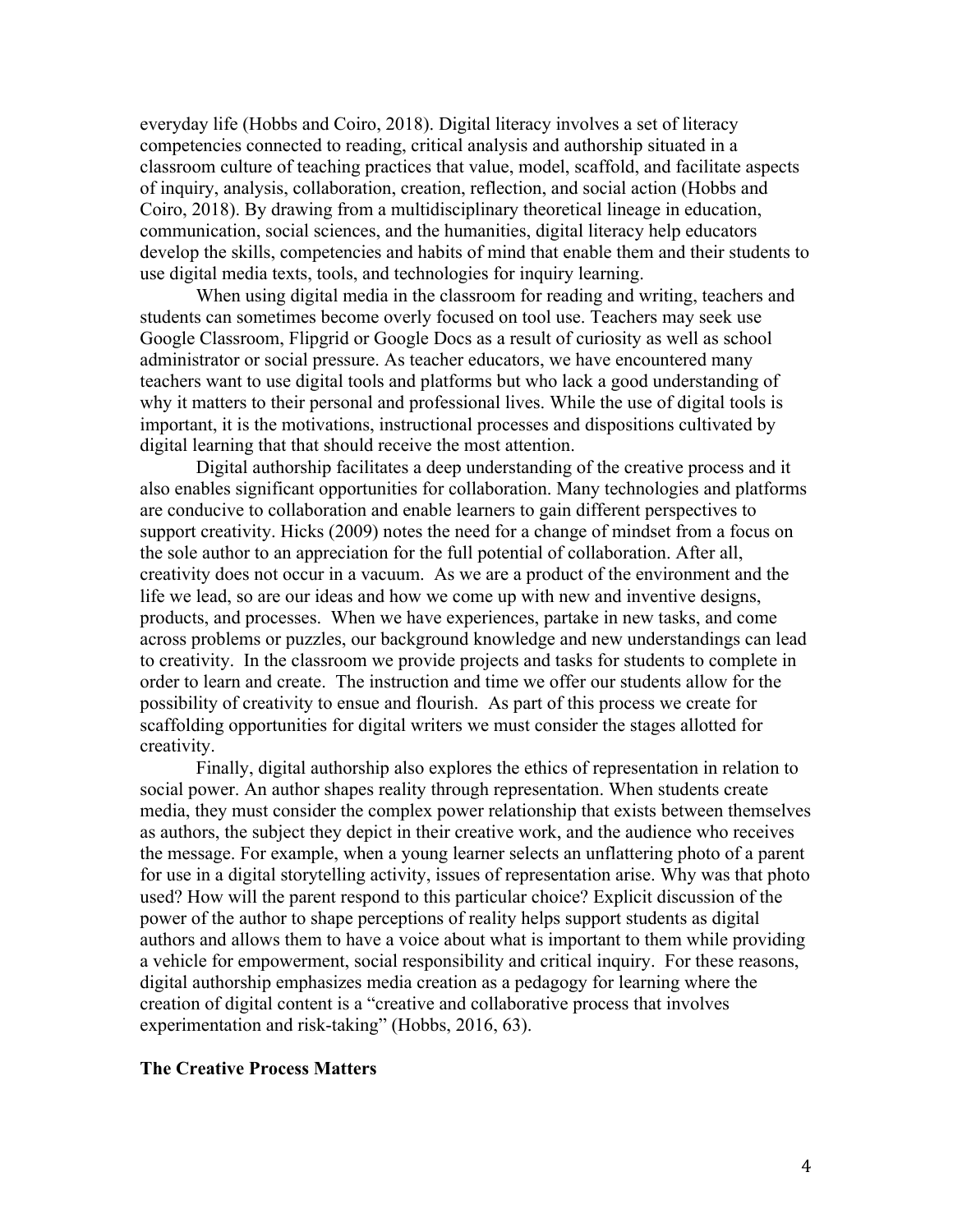Although there are many components for providing support for students as digital authors, creativity is one that rises to the top of the pile. A good understanding of the creative process is important for educators who are interested in advancing students' identities as digital authors.

When we think about creativity, we may think of it as a property of a work product. Anything from an idea to a product or even a process can be deemed "creative." Some people think that creativity is something you are born with, believing that the criteria for calling something creative varies from person to person. But creativity is not a property of a work product, a glorified opinion, nor is it a personality trait. Actually, in the context of teaching and learning, these beliefs are problematic and actually distort the real complexity of understanding creativity as a learning process.

Psychologist and researchers have considered how to define creativity for many generations. Csikszentmihalyi (1996, 27) defined creativity as a process "that changes an existing domain or that transforms an existing domain into a new one." A key feature of the creative process has been called *negative capability.* This phrase was used by the British Romantic poet John Keats in 1817 when he explained how the writers like William Shakespeare were able to pursue a vision of artistic beauty even when it leads them into intellectual confusion and uncertainty (Hebron, 2014). The creative process occurs as people enlarge their capacity to explore a problem, chase down ideas, and not follow a prescribed series of familiar steps.

With young learners in the context of a public school classroom, this may take the form of *messy engagement*, the chaos that comes from creative projects that tap into students' engagement with digital media, popular culture and mass media (Hobbs and Moore, 2013). Media literacy pedagogy creates high levels of motivation and engagement as students make connections between the classroom and the culture. But it also disrupts traditional school hierarchies that position the teacher as the sage of the stage. Talking about mass media in school, for example, raises issues about what's appropriate for children and young people of different ages. The best media literacy instruction occurs when teachers use inquiry with authentic, current issues that are occurring in the community and happening popular culture radar screen right now. This often creates unpredictable situations that require that a teacher be able to use improvisational teaching techniques, akin to jazz performance. As teachers play in harmony with student voices, they can trust the creative process and use their perspectives to deepen knowledge and skills in a climate of mutual trust and respect. For these reasons, it's important to resist the tendency to impose or follow rules and creat rigid norms and expectations when creating to learn, which is why experts describe the development of truly creative work as involving "cycles of excitement and despair" (PBS Studios, 2013).

Teachers who gain insight on the stages of creativity can design learning experiences that enable it to flourish. Wallas (1926) proposed a four-stage theory of the creative process that insight on how creativity can flourish when the learner is given time for preparation, incubation, illumination, and verification. Each stage of the creative process are described in Table 1 below, with a suggested pedagogical application to the practice of digital authorship appropriate for secondary education contexts.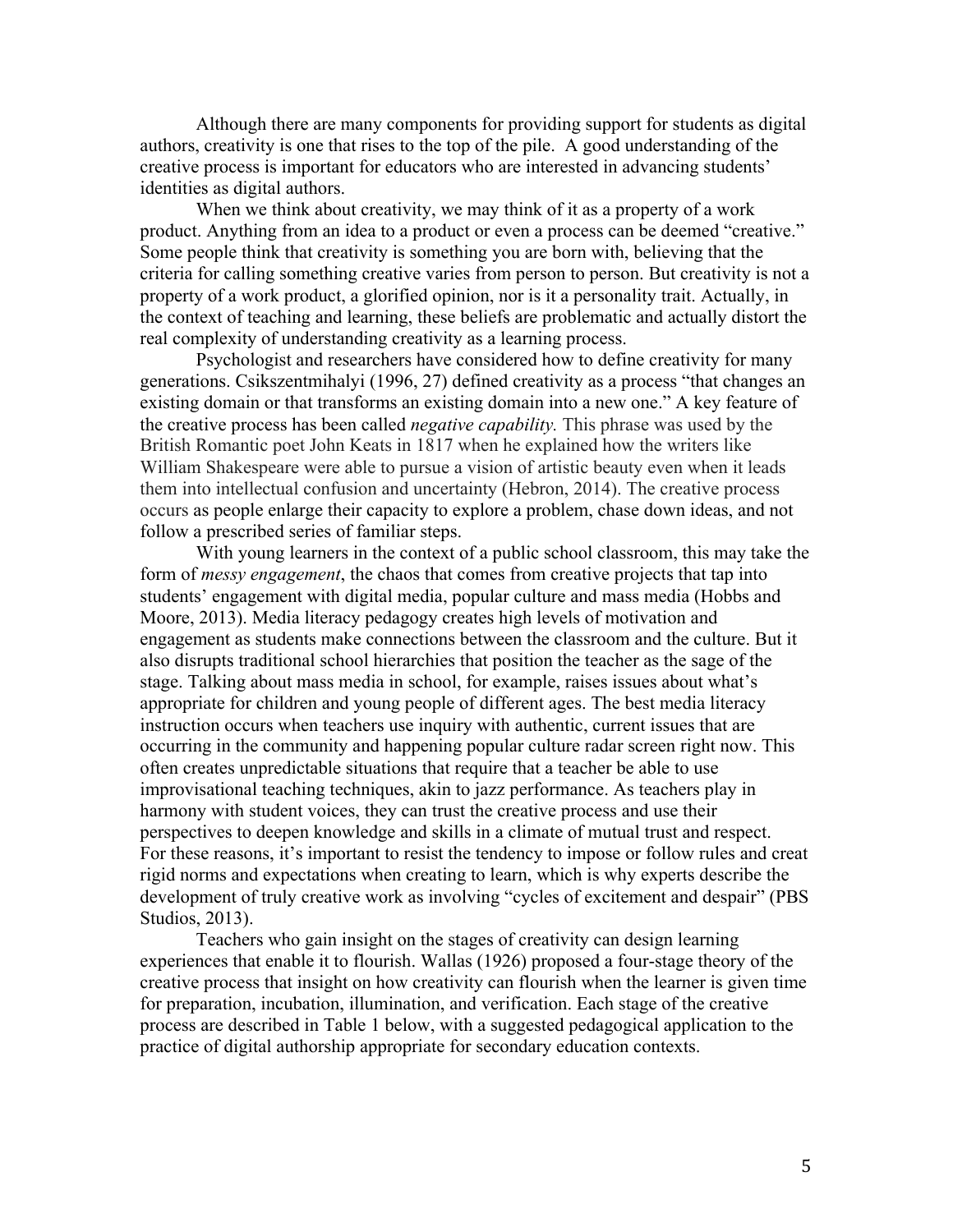Table 1 *Stages of the Creative Process Applied to Project-Based Digital Media Creation*

| <b>Creative Process</b> | <b>Description</b>                                                                                                                                                         | <b>Pedagogical Example</b>                                                                                                                                                                                                                                                                                                                                                                                                                                                                                                            |
|-------------------------|----------------------------------------------------------------------------------------------------------------------------------------------------------------------------|---------------------------------------------------------------------------------------------------------------------------------------------------------------------------------------------------------------------------------------------------------------------------------------------------------------------------------------------------------------------------------------------------------------------------------------------------------------------------------------------------------------------------------------|
| Preparation             | The problem is investigated in detail.<br>Information and resources are collected and<br>interpreted, while the creator remains open to<br>possibilities and ideas.        | A problem is introduced. After wondering<br>and discussing, learners develop a<br>question and use various search strategies<br>to gather, comprehend and analyze<br>relevant materials. Time for collaboration<br>and messy engagement enables the<br>capacity to develop original ideas.<br>Learners use digital annotation to<br>document key ideas as they gain<br>knowledge.                                                                                                                                                     |
| Incubation              | No active engagement is made to solve the<br>problem or accomplish the task as unconscious<br>processing is occurring without specific effort.                             | Work on the project is stopped for a period<br>of time and learners turn to other topics or<br>issues.                                                                                                                                                                                                                                                                                                                                                                                                                                |
| <b>Illumination</b>     | As a deadline looms, the pressure to create<br>enables ideas to arise. Sometimes there is a<br>"eureka" moment with a flash of ingenuity<br>regarding the problem or task. | Creative task introduced: express the<br>knowledge acquired in the preparation<br>stage to a defined target audience by<br>creating a multimedia composition<br>involving some form of digital media.<br>Instructor supports student engagement<br>without over-structuring the task. Students<br>have choices as they design their work.<br>Opportunities are provided for dialogue<br>and discussion of possibilities for how to<br>express and share ideas. Learners learn<br>digital platforms and tools on an as-needed<br>basis |
| Verification            | Through analysis, the creator reflects on the<br>quality of the work, making revisions or<br>changes as needed, or changing course<br>altogether.                          | Learners receive warm and cool feedback<br>from members of the class and the<br>instructor, who offer their insight on how<br>the creative work is understood and<br>interpreted. Learner revises work based<br>on feedback. An opportunity is provided<br>for the multimedia composition to be<br>shared with authentic audience and<br>social reflection on the learning<br>experience occurs.                                                                                                                                      |

By understanding the four stages of the creative process, teachers can learn to allocate instructional time and scaffolding to allow learners to expand their creative side for tasks involved with digital authorship. Supporting younger students as they learn how to access information, explore ideas, ask questions, interpret and create are important steps in the digital authorship process.

Specific to digital creation, we must also reflect on the how elements of website, audio, video, and presentation designs, along with the texts that accompany them, are part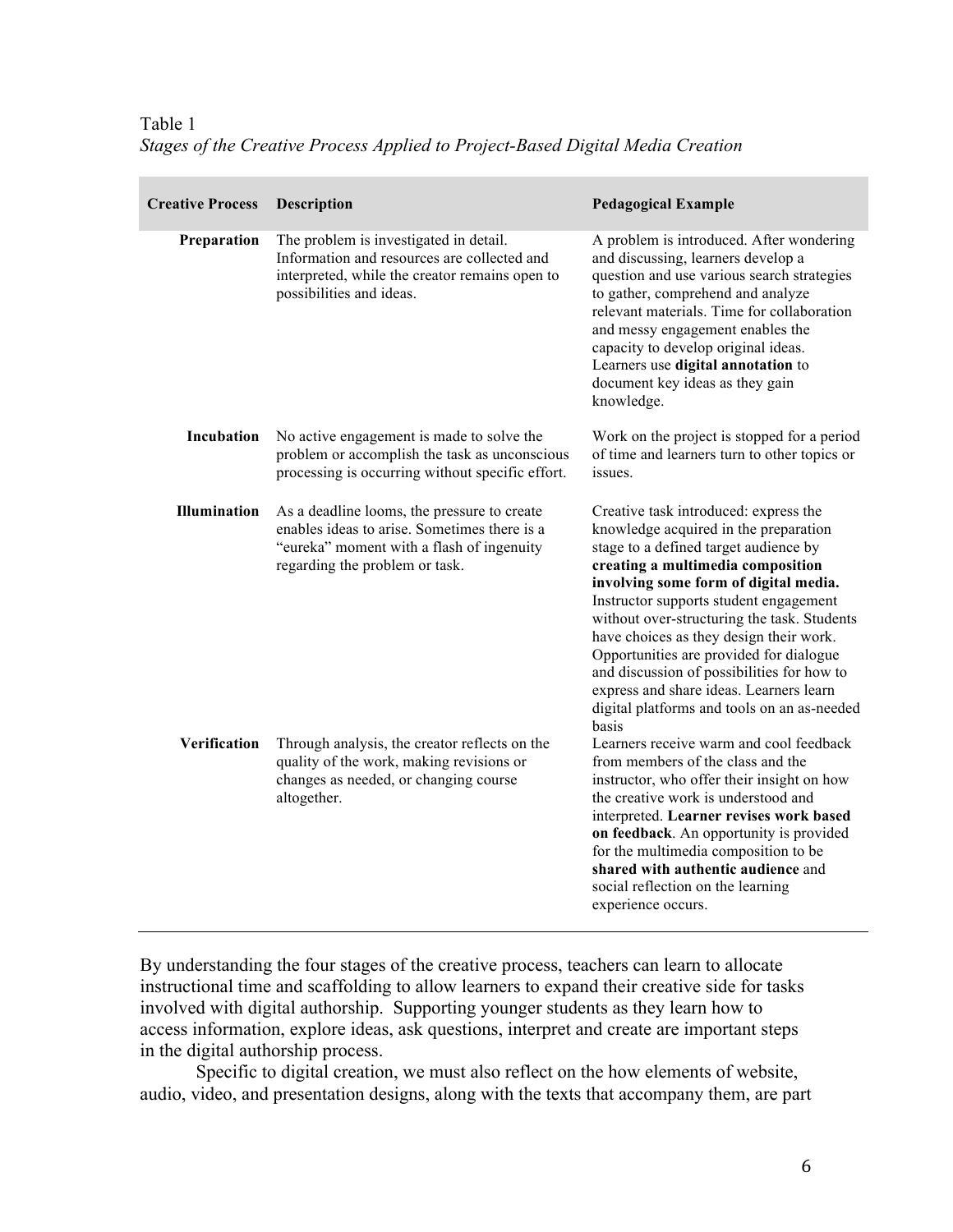of the digital author's choice for expression. Elements like typography, underlying layers, sound, colors, angles, and voice over represent an allowance for how the digital author wants to present their voice, ideas, and points-of-view. Digital authors can use many types of digital tools to express themselves through the creation of blogs, vlogs, video production, photography, graphic design, social media, to just name a few. These tools change and improve regularly, but the underlying creative process remains consistent over time.

### **Mentor Texts, Remixing, Copyright and Fair Use**

As learners compose, they may benefit from having access to models that they study and analyze. Using mentor texts in the classroom offers students experiences with different kinds of texts and allows them the opportunity to study how other authors selected word choice, layout, meaning, and overall communicated information. Mentor texts are used to provide structure or support to a learner as they create their own texts (Dorfman and Cappelli, 2014). But all across the lifespan, authors use mentor texts when they are developing content and expressing ideas in new formats. Your first resume was likely modeled on an example that someone provided to you. If you ever had to write a press release, you probably studied an example carefully to identify the formal conventions of the genre. Similarly, if you've created a video public service announcement (PSA), you probably viewed examples of PSAs to understand how to use images, language and sound to hold attention, engage emotion and convey important ideas persuasively in just 30 seconds.

Among literacy educators, mentor texts are often described in relation to print media: book, newspaper article, poem, or even a travel brochure. Digital mentor texts are now increasingly used in elementary and secondary education as well as in higher education settings. Blogs, digital audio, video, image, or websites serve as mentor texts because "in terms of new literacies, digital literacies, and media literacies, we must help students read like writers by exploring these new texts and analyzing them with the eyes of those who construct such texts" (Gainer, 2013, p. 17).

As authors compose, they also depend upon access to other copyrighted content that needs to be incorporated into their own work. For simplicity's sake, we will call this practice *remix*. It's a time honored academic tradition. For example, to write a academic essay about Harper Lee's *To Kill a Mockingbird*, a writer needs to be able to read, select and quote passages from the book as she develops an argument and analyzes literature. To create a podcast review that critically analyzes the 2018 film *Black Panther*, authors may need to use some music, sound and dialogue from the film. To comment on recurring tropes in the *Star Wars* films, a digital author will need to use quotes or excerpts to illustrate her ideas and that author is completely free to choose any medium to express these ideas: print, video, image or multimedia.

As learners compose and create media, they have the legal right to use, quote from or excerpt the work of other author's in their own creative work. Without the right to use bits of other people's work in our own expressions, creativity and innovation would be stifled (Aufderheide and Jaszi, 2011). For this reason, the doctrine of fair use is an essential balance that protects the rights of users of copyrighted material.

It's important to note that, in the United States, mentor texts and remixes are both highly protected under copyright law. Users have strong rights to select and use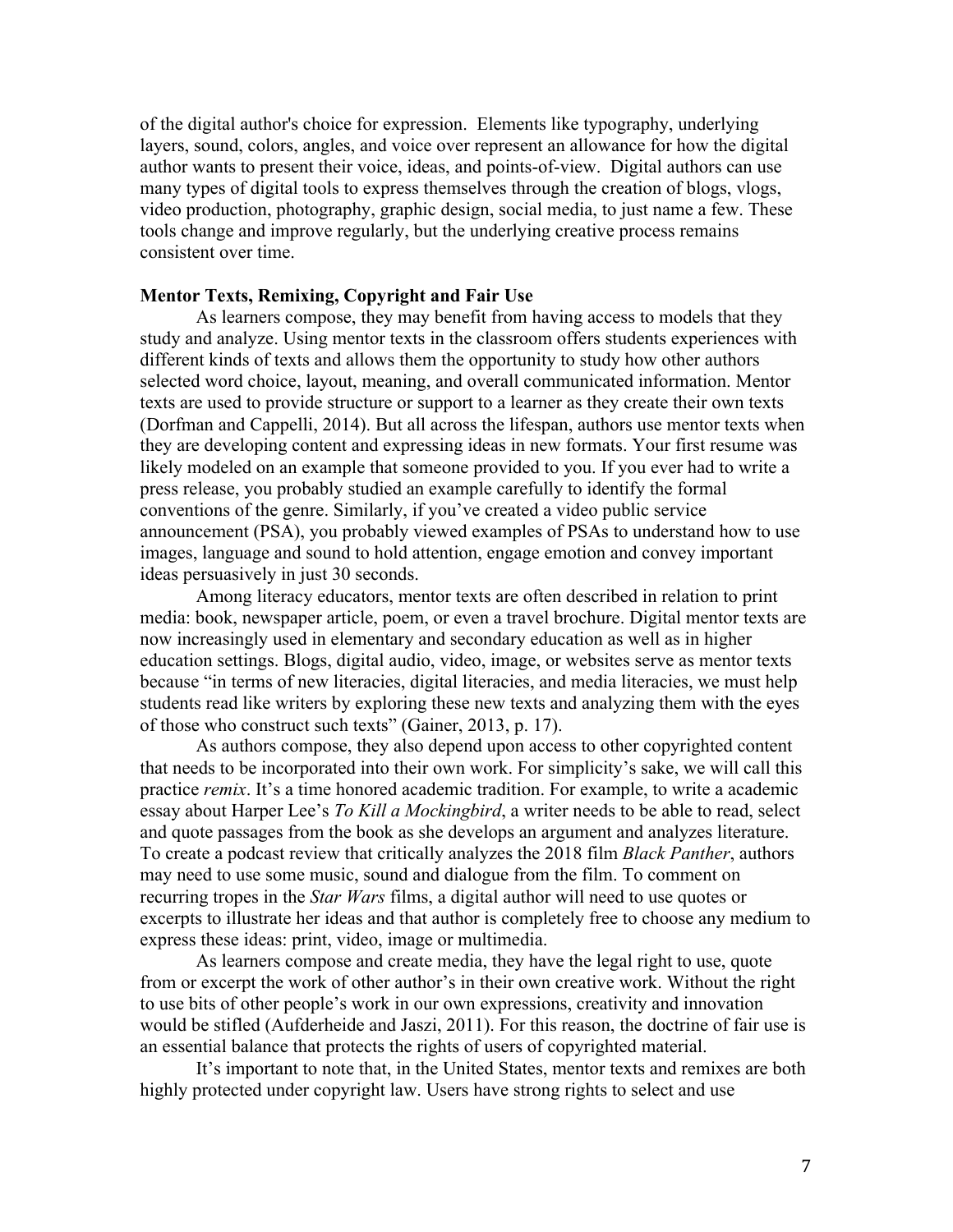copyrighted content. Any copyrighted materials can be legally used in the classroom and no payment or permission is required as long as the material has been legally acquired. A copy from a library or one purchased from Walmart is a legally acquired copy. A digital e-book or a film downloaded from BitTorrent or Pirate Bay is not a legal copy.

There are three elements of copyright law that protect the use of mentor texts and remixes by educators and learners:

- Section 110(a) of the Copyright Act of 1976 enables educators to use any copyrighted content in face-to-face teaching and learning contexts and even empowers them to make copies for classroom use.
- Section 107 of the Copyright Act of 1976 (the doctrine of fair use) enables creative people to use copyrighted content in their own creative work if they meet the fair use standard applying a four-factor analysis, considering the author's purpose in using the copyrighted material, the nature of the copyrighted work, the amount used, and the potential effect of the particular use on the market.
- Section 1201 of the Digital Millennium Copyright Act of 1998 specifies that college faculty as well as kindergarten through Grade 12 teachers may "rip" video from copy-protected DVDs or works distributed by online services for purposes of comment or criticism in non-commercial videos, documentary films, nonfiction multimedia e-books offering film analysis, and for certain educational uses. K-12 students may also legally create copies of copy-protected works using screencapture technology.

Educators and learners have broad rights to use copyrighted content for educational purposes, but for many, the topic of copyright is "scary" and often, it simply comes from not knowing their rights and responsibilities under the law. Copyright is an important topic for learners to understand as they engage in writing and digital authorship. Authors have the legal right to quote or excerpt the work of other authors without payment or permission under the doctrine of fair use (Audferheide and Jaszi, 2011; Hobbs, 2018). When students use images, words, music, sound effects or other copyrighted content in their own compositions, they can do so legally if they determine that their work qualifies as a fair use. Generally speaking, an author can make a fair use determination by using reasoning in response to two questions: (1) Did my use of the copyrighted work "transform" the original by using it for a new purpose or in a new context? (2) Did I use only the amount needed to accomplish my purpose in ways that could not be a substitute for the original?

**Mentor texts** can support a writer's skills by allowing opportunity for careful analysis and close imitation of the text. As learners study the text, they 'try it out' by modeling their creative work upon the work of the author. For example, a learner may focus on a genre like "blackout poetry," reading the poetry of Austin Kleon, who creates poems by taking newspaper articles and removing words using a black magic marker. The words he does not erase become poetic expression (Hobbs, 2017). By copying this approach to composing poetry, students can create original work. For some learners in some contexts, a mentor text can also become the inspiration for a larger inquiry.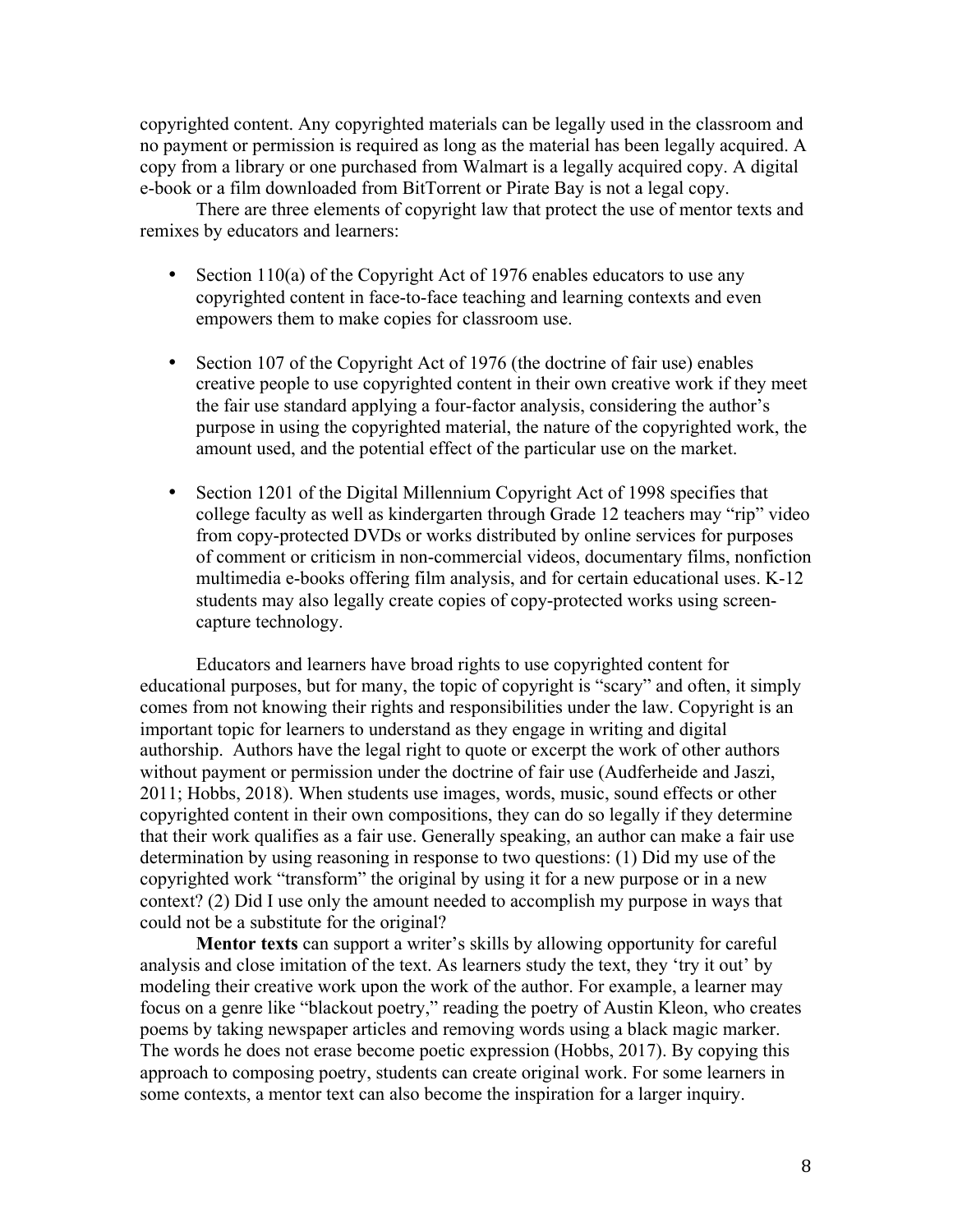**Remixes** (sometimes called mashups) are creative works that are assembled from the appropriation and reuse of other creative work (Jenkins, 2013). By combining elements of other people's works in order to create new ones, remix challenges the ideology that suggests that creative work emerges from the independent mind of the artist. When Kembrew McLeod (2016) deconstructs the work of J.J. Abrams, uses bits and pieces of this many films to illustrate the filmmaker's re-purposing of older stories. As a type of filmic literary analysis, McLeod relies on the ability to select, edit and juxtapose bits of film scenes in order to develop his argument.

Some English teachers immediately jump to the word *plagiarism* when they encounter remix practices and research has shown that many teachers wrongly conflate the meanings of copyright and plagiarism (Media Education Lab, 2006). Long considered an evil in the cultural world, and derived from a Latin noun designating kidnapping, plagiarism is considered to be the wrongful "appropriation, close imitation, or purloining and publication, of another author's language, thoughts, ideas, or expressions, and the representation of them as one's own original work" (Gunkel, 2013, 85).

But great thinkers and writers throughout history have long acknowledged their debts to the authors who preceded them. For example in Ralph Waldo Emerson's (1868, 543) essay, "Originality and Quotation," he writes,

Our debt to tradition through reading and conversation is so massive … that, in a large sense, one would say there is no pure originality. All minds quote. Old and new make the warp and woof of every moment. There is no thread that is not a twist of these two strands. By necessity, by proclivity and by delight, we all quote. We quote not only books and proverbs, but arts, sciences, religion, customs and laws; nay, we quote temples and houses, tables and chairs by imitation.

We are coming to understand authorship in a digital age as deeply connected to cultural environment. In a world of ideas, authors use existing ideas. In reworking them, they stumble upon or discover new ideas. In a world saturated with media messages, including thousands of books and magazines, 500 cable television channels and millions of websites, images and videos, it is natural and appropriate to use these resources in commenting upon and creating new works.

In **digital storytelling**, it is easy to see the important function of mentor texts and remix content. When elementary or secondary teachers begin a digital storytelling project, they generally select a mentor text to analyze. This helps students understand the nature of the genre of digital storytelling. As Table 2 shows, a mentor text can help students analyze the relationship between the content of a story and its form and structure. As students prepare to create their digital stories, they collect digital resources for potential use in their creative work. When work on the project begins in earnest, additional study of mentor texts may be needed to "solve" certain problems that emerge during production. Careful arrangement and sequencing of images is needed in order for a digital story to be effective. In the verification stage, a teacher may even choose to use a student work as a mentor text, identifying exemplary qualities and thus inspiring learners and helping them develop a clear understanding of expectations for their work. For this reason, providing authentic feedback is a critical part of the creative process (Halverson, Gibbons, Copeland, Andrews, Llorens, & Bass, 2012). In Table 2, we offer examples of how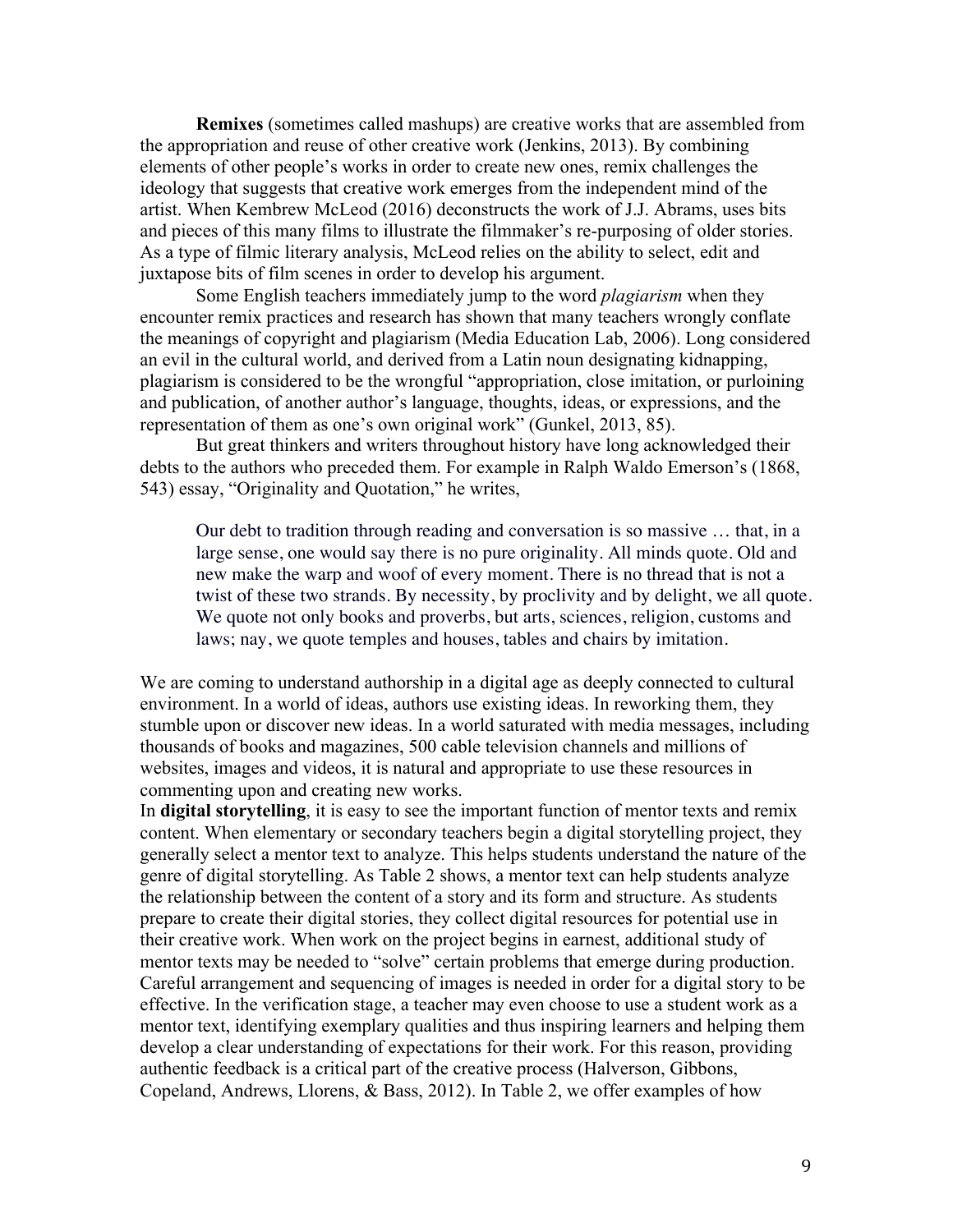digital authorship involves the use of digital platforms and copyrighted material as mentor texts and for remix purposes throughout the creative process.

Table 1

*How Mentor Texts and Remix of Copyrighted Materials are Used in Digital Storytelling*

| <b>Creative Process</b> | <b>Mentor Text</b>                                                                                                                                                                                                                                                                                                            | Remix                                                                                                                                                                                                                                             |
|-------------------------|-------------------------------------------------------------------------------------------------------------------------------------------------------------------------------------------------------------------------------------------------------------------------------------------------------------------------------|---------------------------------------------------------------------------------------------------------------------------------------------------------------------------------------------------------------------------------------------------|
| Preparation             | To understand the genre of digital storytelling,<br>a teacher uses a podcast from The Moth and<br>as students listen, they outline the story<br>elements to identify characters, setting, rising<br>action, conflict, resolution using Google Docs.<br>She downloads a digital file to enable ease of<br>use of the artifact. | As students plan their own digital stories,<br>they select images to accompany their<br>narrative work, storing the works in a<br>digital file folder to enable them to access<br>and use images.                                                 |
| Incubation              | No focus on digital storytelling during<br>incubation                                                                                                                                                                                                                                                                         | No focus on digital storytelling during<br>incubation                                                                                                                                                                                             |
| <b>Illumination</b>     | As a deadline looms, students listen to another<br>digital story from The Moth collection to<br>examine strategies for increasing dramatic<br>tension and suspense.                                                                                                                                                           | Students write their scripts and practice<br>them. They create PPTs using a variety of<br>images sequenced to carefully align with<br>their stories. They use Screencast-o-<br>Matic to perform their stories while<br>displaying the PPT slides. |
| <b>Verification</b>     | Teacher selects one example of student work<br>and offers warm and cool feedback. These<br>comments help to create a list of desirable<br>features that emerge as a grading rubric.<br>Students then revise their work in relation to<br>the rubric.                                                                          | Learners select different digital images<br>after reflecting on their work and also add<br>bits of sound and music as transition<br>devices.                                                                                                      |

Finally, digital authorship can transform classroom learning spaces. In learning to incorporate digital composition practices into the elementary-level classroom, Mills and Exley (2014) point out that the physical arrangement of the classroom itself gets reconfigured. With the use of cameras, audio and video recording devices, learners begin to feel like digital authors, and act like them too. They gain authority and they start to think about themselves and their audiences in new ways.

### **Conclusion**

The writing process can be magical: through it, we discover our thoughts and gain confidence in self-expression. When using language, image, sound and multimedia to express ideas, it is through the process of manipulating and engaging with ideas and symbols that helps us express and share meaning.

As teachers of  $21<sup>st</sup>$  century learners, we must understand how the teaching of the writing process works. The use of digital mentor texts and remixing practices allow for learners to comment upon and reshape the many forms of media that are already available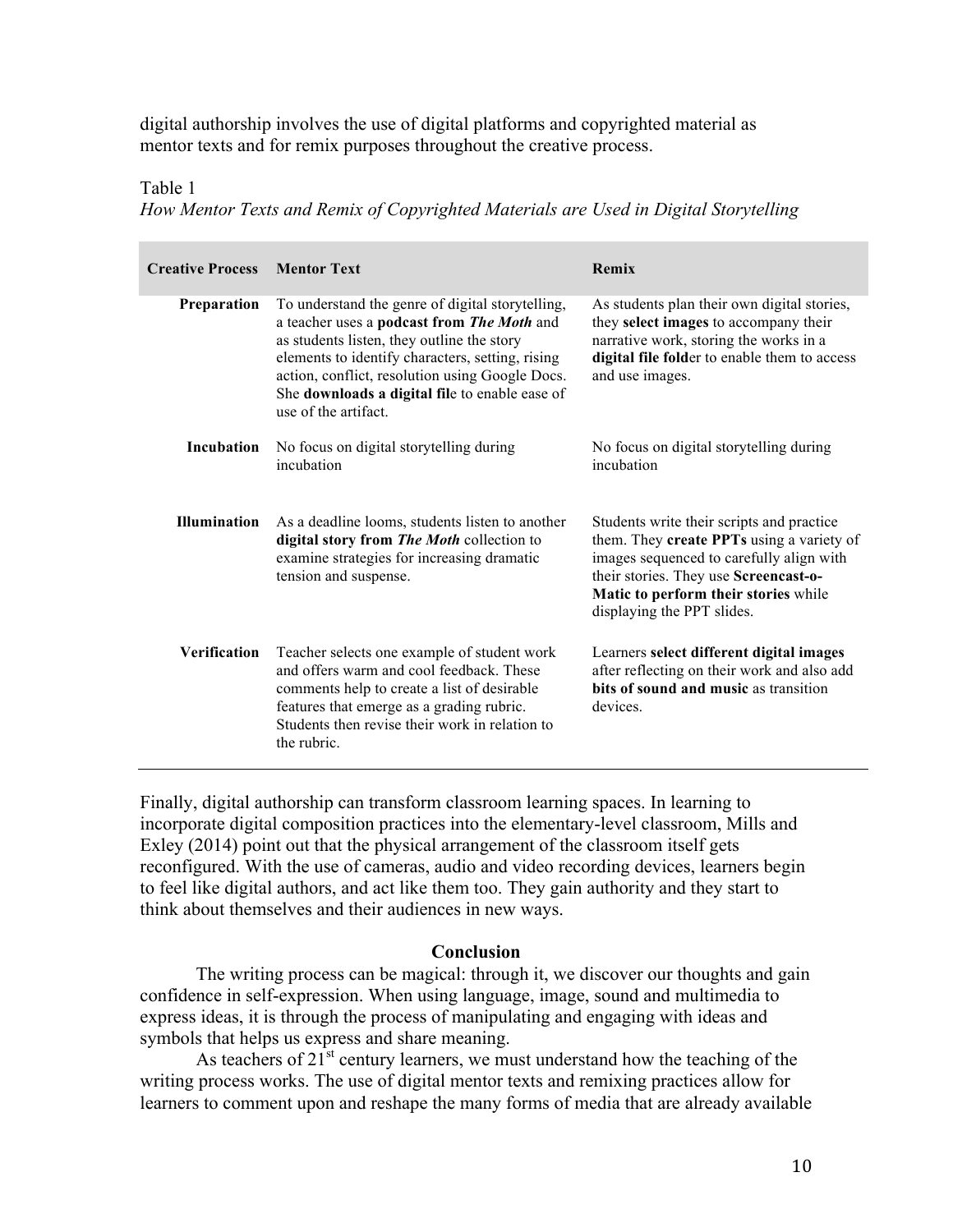to us. These are important ideas as we scaffold instruction to support all students in becoming digital authors.

Students of all grade levels now come into contact with a multitude of digital materials at a greater rate than generations before them, beginning in the earliest months of life. No long just receivers of information, today's learners are creators, producers, and writers of meaningful, multimodal texts. So, while many elements of good writing instruction may remain the same, there is room for change and thoughtful considerations when it comes to supporting students with authentic, writing and authorship in today's elementary classrooms.

#### **References**

- Barthes, R. (1978). *Image, music, text.* Trans. Stephen Heath. New York: Hill and Wang. Csikszentmihalyi, M. (1996). *Creativity: Flow and the psychology of discovery and invention.* New York: Harper Collins.
- Coiro, J., Castek, J., & Quinn, K. (2016). Personal inquiry and online research: Connecting learners in ways that matter. *The Reading Teacher, 69*(5), 483-492.
- Cruz, E. G., & Thornham, H. (2015). 'Raw talent in the making' Imaginary journeys, authorship and the discourses of expertise. *Convergence*, *21*(3), 314-327.
- Dorfman, L. R., & Cappelli, R. (2007). *Mentor texts: Teaching writing through children's literature, K-6.* Portland, ME: Stenhouse Publishers.
- DeVoss, D.N., Eidman-Aadahl, E., & Hicks, T. (2010). *Because digital writing matters*. San Francisco: Jossey-Bass.
- Emerson. R. W. (1868). *The complete works of Ralph Waldo Emerson.* University of Michigan. Retrieved from https://quod.lib.umich.edu/e/emerson/
- Gainer, J. (2013). 21st-century mentor texts: Developing critical literacies in the information age. *Journal of Adolescent & Adult Literacy 57*(1), 16-19.
- Gunkel, D. J. (2012). What does it matter who is speaking? Authorship, authority, and the mashup. *Popular Music and Society*, *35*(1), 71-91.
- Halverson, E. R., Gibbons, D., Copeland, S., Andrews, A., Llorens, B. H., & Bass, M. B. (2012). What makes a youth-produced film good? The youth audience perspective. *Learning, Media and Technology, 39*(3), 386–403.
- Hebron, S. (2014). John Keats and negative capability. British literature: Romantics and Victorians. Retrieved from https://www.bl.uk/romantics-andvictorians/articles/john-keats-and-negative-capability

Hicks, T. (2013). *Crafting digital writing: Composing texts across media and genres*.

- Portsmouth, NH: Heinemann.
- Hicks, T. (2009). *The digital writing workshop*. Portsmouth, NH: Heinemann.
- Hicks, T., & Turner, K. H. (2013). No longer a luxury: Digital literacy can't wait. *English Journal*, 58-65.
- Hobbs, R. (2018). *Routledge Companion on Media Education, Copyright and Fair Use.* New York: Routledge.
- Hobbs R. (2017). *Create to Learn: Introduction to Digital Literacy.* New York: Wiley.
- Hobbs, R. (2016). Lessons in copyright activism: K-12 education and the DMCA 1201 exemption rulemaking process. *International Journal of Information and*